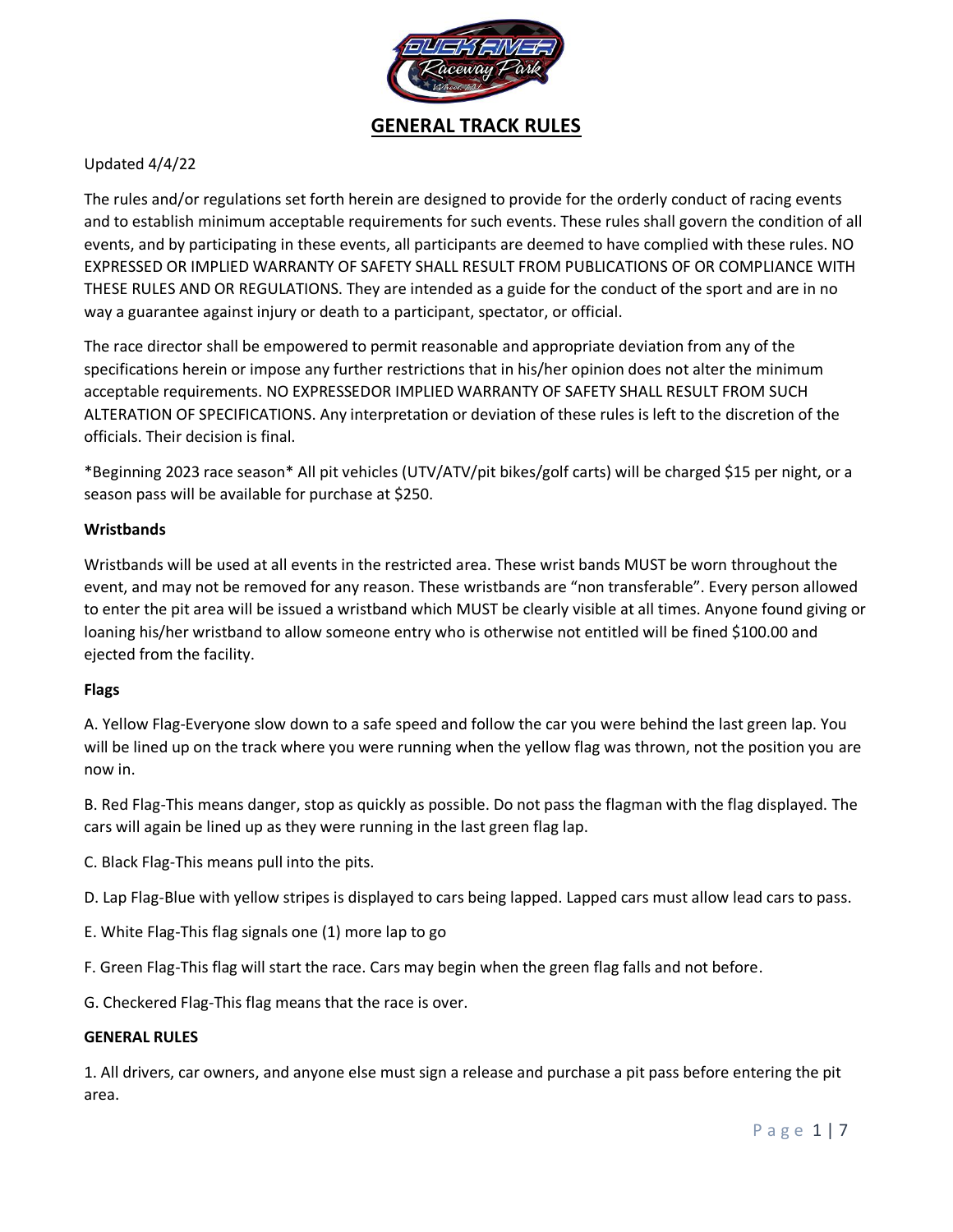

2. No driver, car owner, or mechanic shall have any claims for damages, expense, or otherwise against the track or its officials.

3. Drivers cannot switch from one division to another without authorized permission and purchasing additional armband.

4. All drivers will be paid according to laps completed. You must start the feature to be paid.

5. Payoff on RED/CHECKERED Flag will be same as restart.

6. All participating race cars may be inspected by the track officials. Cars with very minor defects may be granted permission to race agreeing to make such changes by the next race.

7. The top three in each division at the scales for Tech are only allowed two people per car the driver and crew chief. Any others will cause disqualification.

8. Refusing to obey officials could result in laps taken away or suspension.

9. Any car caught illegal receives NO MONEY OR POINTS.

10. Any driver or car owner that does not collect their winnings the night of the race will not be paid, regardless.

11. Owners and drivers are to keep up with their winnings, expenses and anything pertaining to INCOME TAX.

12. ABSOLUTELY NO GLASS CONTAINERS ARE ALLOWED IN THE PITS.

13. Anyone seen with an alcoholic beverage in the pits may be removed.

14. NO FIREARMS ALLOWED.

15. When the race event is halted due to adverse weather conditions, prize money and points will be advanced only to drivers in those events completed prior to postponement. One feature race will complete the race event in a rain out situation. No money will be refunded for any reason.

16. Top 3 cars must go to scales upon completion of the race, the payout for the class will not be released until the post tech has been completed.

17. No riding of passengers on or in race cars.

18. Three courtesy laps if leaving track for a flat after lineup.

19. No flashing lights, two-way radios, or mirrors in any division.

#### **General Safety Rules**

1. Cars entering, exiting, and traveling through the pits must travel at a slow, safe rate of speed (max 10mph)

2. All cars must be equipped with a fully charged fire extinguisher with gauge in good working order and installed with easy reach of the driver.

- 3. Fire resistant suits are mandatory of all drivers and fire suits will be worn any time car is on the race track.
- 4. All drivers must wear 2005 Snell, or newer approved helmets with the face shields or goggles.

5. Window nets are recommended for all division.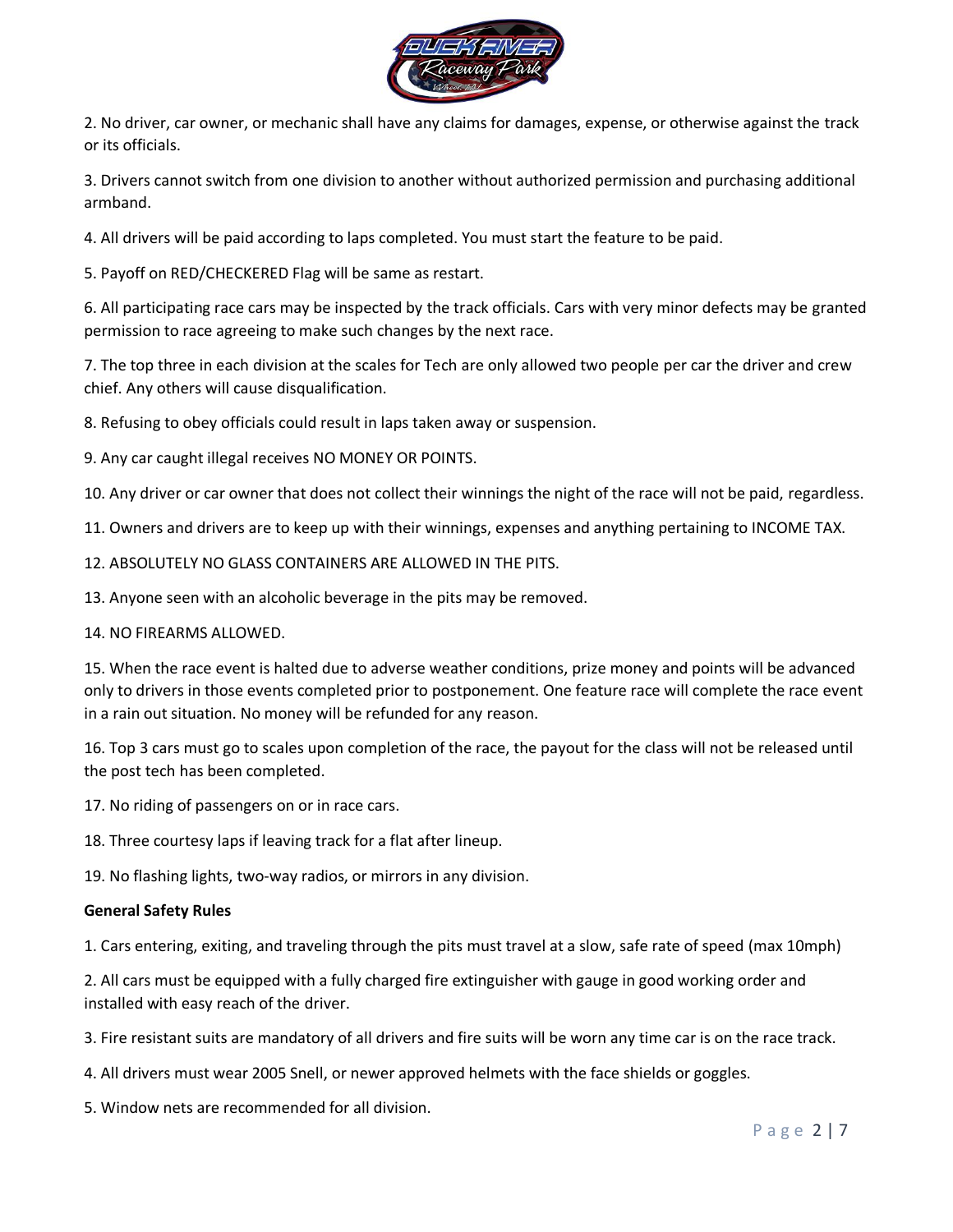

6. Driver must be able to exit from both sides of the car.

7. Rollover cut-off switch must be used with any electric fuel pump.

8. All cars must have padding on roll bars in driver's area.

9. All cars in all classes must be equipped with four-point roll over protection with 3 bars in the driver's side and 2 bars in the right side. Bars must be of adequate thickness installed in a safe manner, welding and fitting.

10. All doors must be welded or bolted shut.

11. All glass and flammable materials must be removed.

12. Racing type bucket seat mandatory in all classes with seat frame fastened to roll cage and door bars.

13. A quick release safety belt no less than 3" wide is compulsory. 3" wide shoulder harness compulsory. Safety belts must come behind driver. Shoulder belts must be anchored behind the driver at shoulder height. Must use a minimum 3/8" grade 5 bolts for belt installation. Crotch belts recommended. Seat belts required for Hann's up to date and certified seat belt.

14. If the battery is in the drivers compartment, it must be in an approved marine battery box, top and bottom and be securely bolted down with 1" x 1/8' metal straps.

15. A drive shaft safety loop made of 1/4" chain minimum will be installed near the front of the driveshaft.

16. Driveshaft's will be painted white or aluminum for visibility.

17. Gas tanks or fuel cells must be secured with (4) 1" x 1/2" steel straps and 3/8' bolts. If mounted in the trunk area with (2) straps each way.

18. Cars must have complete firewall front and rear.

19. All holes in the firewall and floor pan must be covered with 22 gauge sheet metal or thicker.

20. If fuel line runs inside of car, it must be in 1 piece rigid metal conduit or steel braid hose.

21. All weight added to car must be bolted or welded, painted white and have car number on it. NO EXCEPTIONS.

22. All cars must have a minimum of three 3/8' diameter bars in the windshield area in front of the driver.

## **Conduct**

1. Any driver, car owner, mechanic or crew member who encourages or participates in adverse demonstrations or fights on the track property or surrounding premises before, during or after a race event shall be subject to a fine, immediate suspension, and loss of prize money and championship points. Minimum fine will be \$250.

2. Any driver, car owner, mechanic, or crew member who shall commit assault or threaten to do bodily harm to speedway officials or persons under their orders, shall be barred from competition at the speedway and subject to prosecution.

3. If in the judgement of officials there is unnecessary roughness on the track, the race will be stopped, and the person involved will be put in the pits.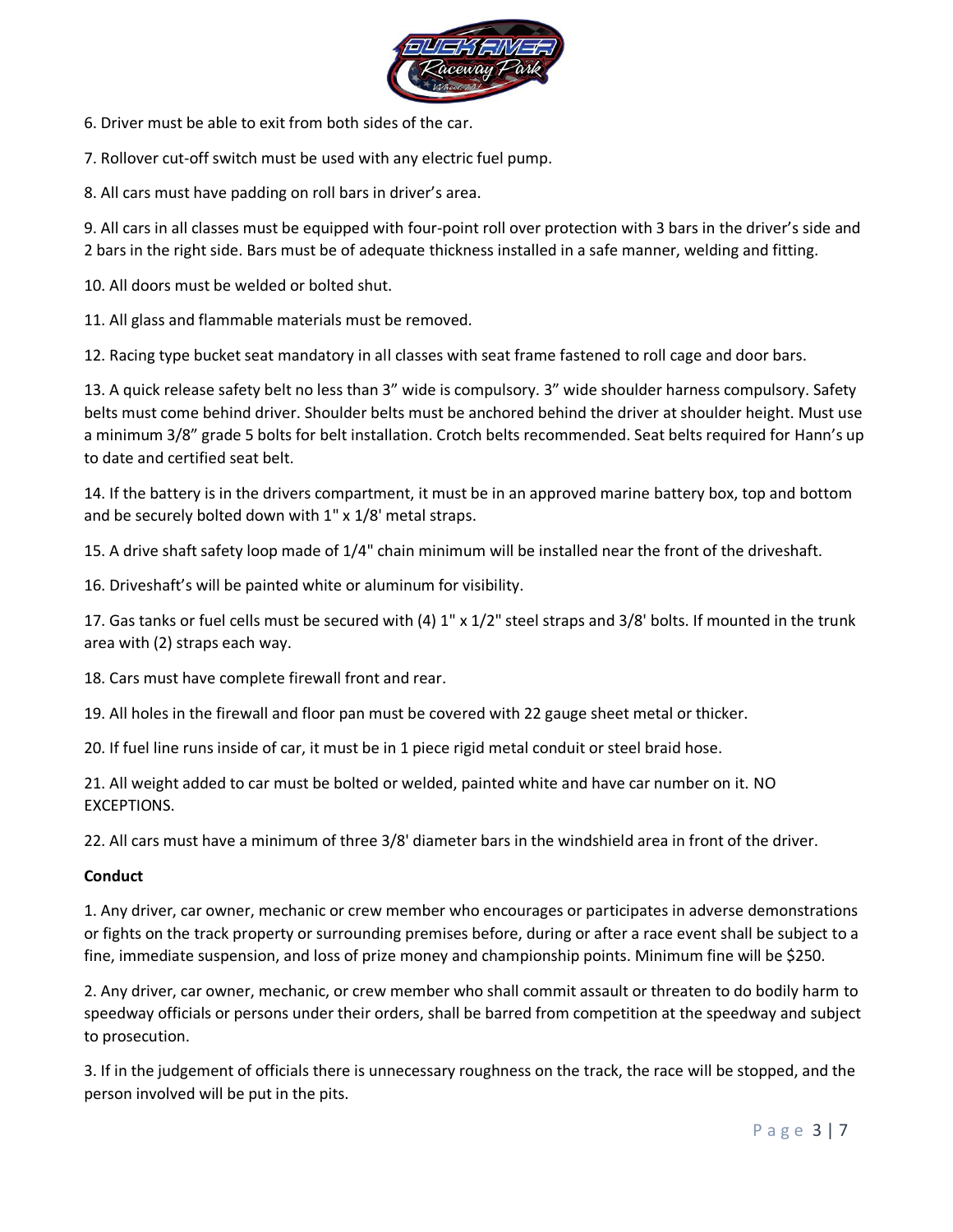

4. The conduct of an owner, driver, mechanic, or crew member that is considered unsportsmanlike in the continuance of an event shall be subject to a fine, suspension, and or barred from further competition at the speedway.

5. The driver alone will be held responsible for the conduct of their crew members. The driver alone shall be the sole spokesman for their car in any matter pertaining to the race and must talk to the officials in charge.

6. Any driver, car owner, mechanic, or crew member who verbally abuses or ridicules any speedway official or person under speedway orders shall be subject to a fine, immediate suspension, and loss of prize money and the championship points.

7. Any driver, car owner, mechanic, or crew member who climbs on the flag stand without being instructed to do so will be fined \$100.00 and subject to being barred.

8. Any fines or suspensions must be settled with speedway officials before a driver, car owner, or crew member will be allowed to participate in another event at the speedway.

9. The management reserves the right to refuse entry to any car or person without question.

10. All drivers must have a signed social media policy on file.

## **General Race Procedures**

1. All starts will be running starts, side by side. If the race is stopped for any reason after the first lap, the cars will re-start in single file in the same position they were prior to the waving of the red or yellow flag. Cars must stay in the same position until the green flag is dropped. The flagman reserves to stop the race at any time.

2. Any cars involved in an accident will be lined up in the rear of the line as they were on the track the previous lap any car for which the yellow flag is displayed must start in the rear. Completion of a lap will be when all cars cross the start/finish line.

3. All races will start and re-start at the flagman's designated place.

4. Each car must hold their starting position until the green flag is displayed.

5. Any car that does not maintain starting formation may be penalized.

6. Double line starts for 2 attempts. The 3rd will start single file. This will be at the track's discretion.

7. Any car or driver that leaves the track at any time once entering the track for your race, will go to the back of the field.

8. Working on cars is not allowed on any part of the track. One lap will be taken away if car is worked on, on the track.

9. No one from the pits on the racing surface after the red flag without the pit steward's permission.

10. Anyone stopping to argue with the officials will be black flagged.

11. Any car that causes a caution 3 times in the same race will be black flagged.

12. Rough driving will not be tolerated. Penalties will be accessed at official's discretion.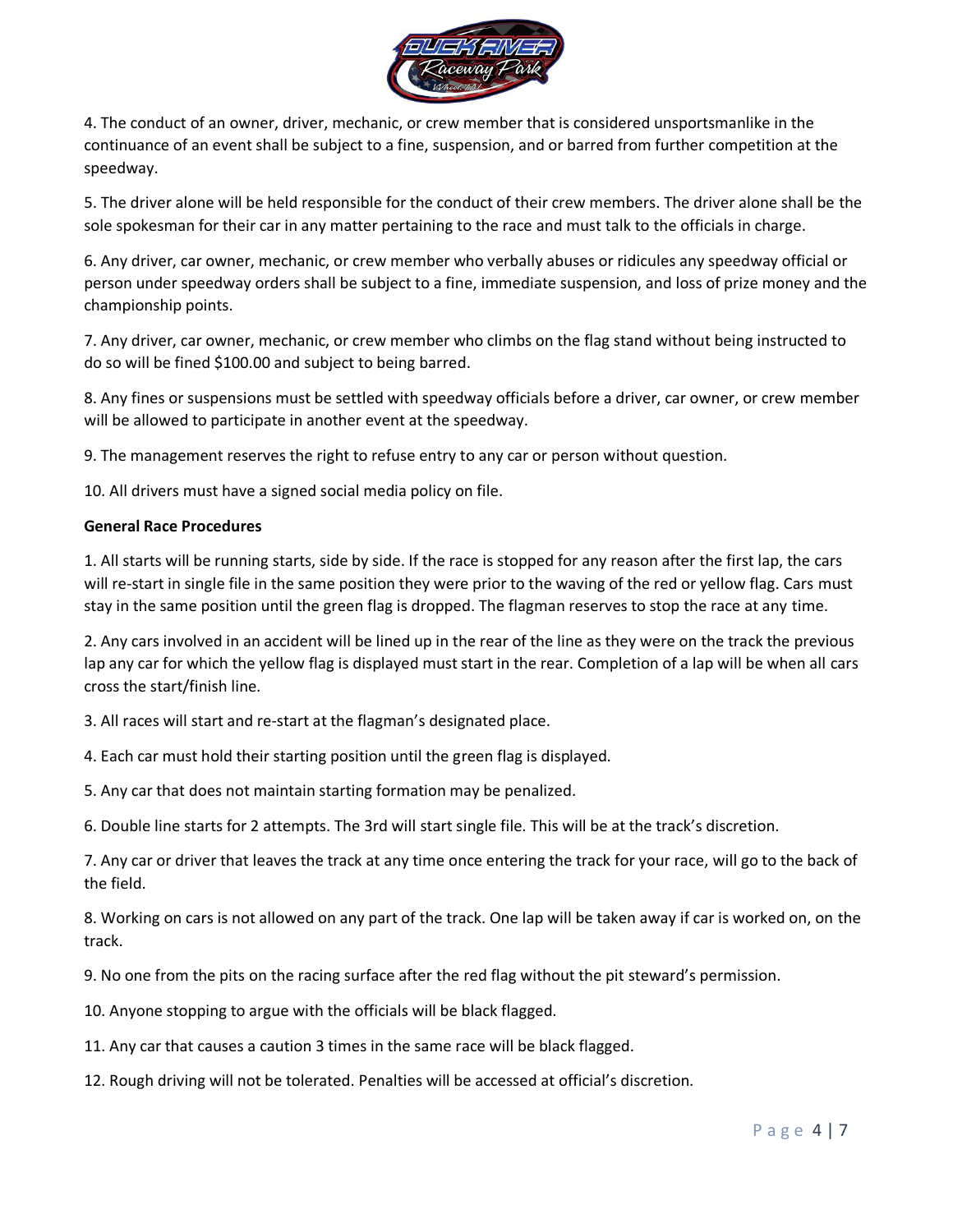

13. Restart positions will be directed to crisscross unless starting single file.

14. The completion of the first lap will be when all cars cross the start/finish line after the green flag is displayed. If the caution is thrown before the first lap is finished, the race will be complete re-start in original positions. If a caution is thrown after all cars finishes the first lap, a single file or Delaware restart will be used, with the car/cars causing the caution going to the rear of the field.

15. If you spin-out and you pull up on the track intentionally during the race, you may be black flagged for the rest of the race.

16. If the starter determines that a particular car deliberately spins another car, that car will be put in the rear and the car that did spin-out will go back to its original position.

17. If, in the judgement of officials, the leader is spun intentionally on the last lap, he will be declared the winner and the car causing the spin will be moved to last place.

18. A black flag will be given if there appears to be a problem with a car and/or unsportsmanlike conduct or driving.

19. Drivers will line up cars immediately upon request. Failure to do so will cause a loss of starting position.

20. Cars will not race back to the caution. Incidents on the white flag lap will be treated as if a caution were displayed.

21. No laps will be scored for cars that cut through the infield.

22. Heat race starting position will be determined by drawing numbers upon registration, or by accumulative point system.

23. Speedway officials reserve the right to temporarily change a car number to avoid duplication.

24. CAR NUMBERS: Numbers must be a minimum of 18" high on both sides of the car and on the top.

25. TIES: In the event of ties or dead heat finishes, or place of finish undetermined by track officials, the questioned places of places will be combined and divided.

26. All cars must be self-starting.

27. No nitrous oxide in any classes or computer control devices.

28. All cars are subject to weight check or inspection by track officials at any time.

29. All cars required to weigh after a race must go to the scales immediately.

30. WEIGHT CATEGORY: If car incurs a weight loss during and event and or before it reached the scales at the end of an event and does not weigh enough it is subject to automatic penalties or disqualification. The ONLY exception will be body parts lost during the race may be added. All ballast weight must be bolted or secured at all times. Any car winning feature must not be touched until it arrives at the scales. If a car requires assistance to scales, official must be present to supervise assistance. Driver must accompany car to the scales. Must have weight displayed on right front fender or hood. Car must exit off turn 1 unless official assistance is required, when reporting to the scales.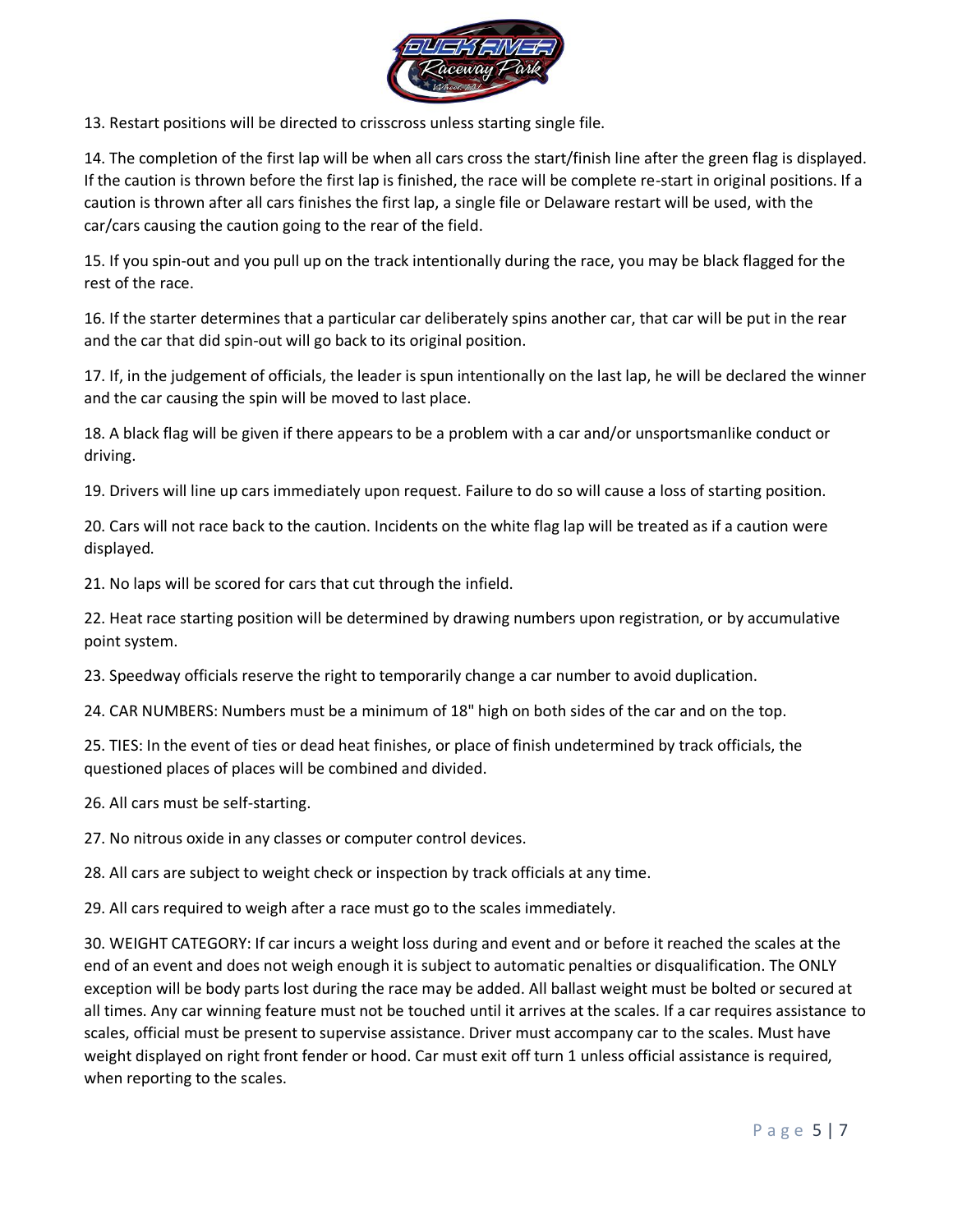

31. All cars must have a hook for lifting purposes, both front and rear.

32. No rear-view mirror or two-way radios in any division unless otherwise stated.

33. Minimum 4" ground clearance in all classes.

34. Any change in car or driver after completion of qualifications, qualification or heat race will result in car being placed in the rear of the next event for that division.

35. Cars with minor rule infractions may be penalized by adding extra weight for any 1 race. The penalty will be accessed by the track officials only.

36. Raceivers are mandatory in all classes at all events.

37. Working Westhold transponders must be used, rentals available at the track for \$10, you will be asked to leave your drivers license in exchange for the transponder and it will be returned to you, once the transponder is returned to the track.

## **Inspections**

DRRP may inspect any given car to be conforming at any time. This may require the car to be placed on a lift that is onsite and inspected thoroughly. You may be asked to remove at your expense motor parts, carb, rear end cover, etc. Should a car be deemed "non- conforming", that car/driver shall forfeit the winnings and points won for that race night and then the car must be re-inspected at the car owner's expense before they are allowed to compete again. In the event the car is sold after being deemed illegal, then re-inspection will be required before the car may compete. Any car deemed to be detrimental to the sport can be banned from competition at the discretion of DRRP. Should any car/driver refuse to be tech'ed, said car/driver shall be considered "nonconforming" and forfeit any winnings and points for that race night, one week of points from week prior will be forfeited, and may also be subject to a fine that must be paid prior to competing again.

## **Post - Race Inspection**

In the feature races, the top three (3) will report to the tech garage for post-race inspection. The driver must stay with the car at all times. Driver and one (1) other person associated with the car will be allowed in the garage at a time, unless you are required by tech to remove engine parts, then a maximum of two (2) persons and driver per car will be allowed in the garage. If your car is found non-conforming you must be re-inspected prior to your next competition. At the tech's choice he may bring any finishing car to tech for post-race inspection. If a driver is in more than one (1) division the tech inspector will impound your car until you are available for tech Any time during a race event you may be required to report to tech for inspection. Failure to comply will follow non-compliance penalties. All cars must exit the track at the conclusion of the feature event in turn one and report straight to tech, not stopping at ANY pit area. If you stop at a pit area it will result in a disqualification from the night's activities.

## **Racing Penalties**

Management reserves the right to dock positions due to rough driving or unsportsmanlike conduct.